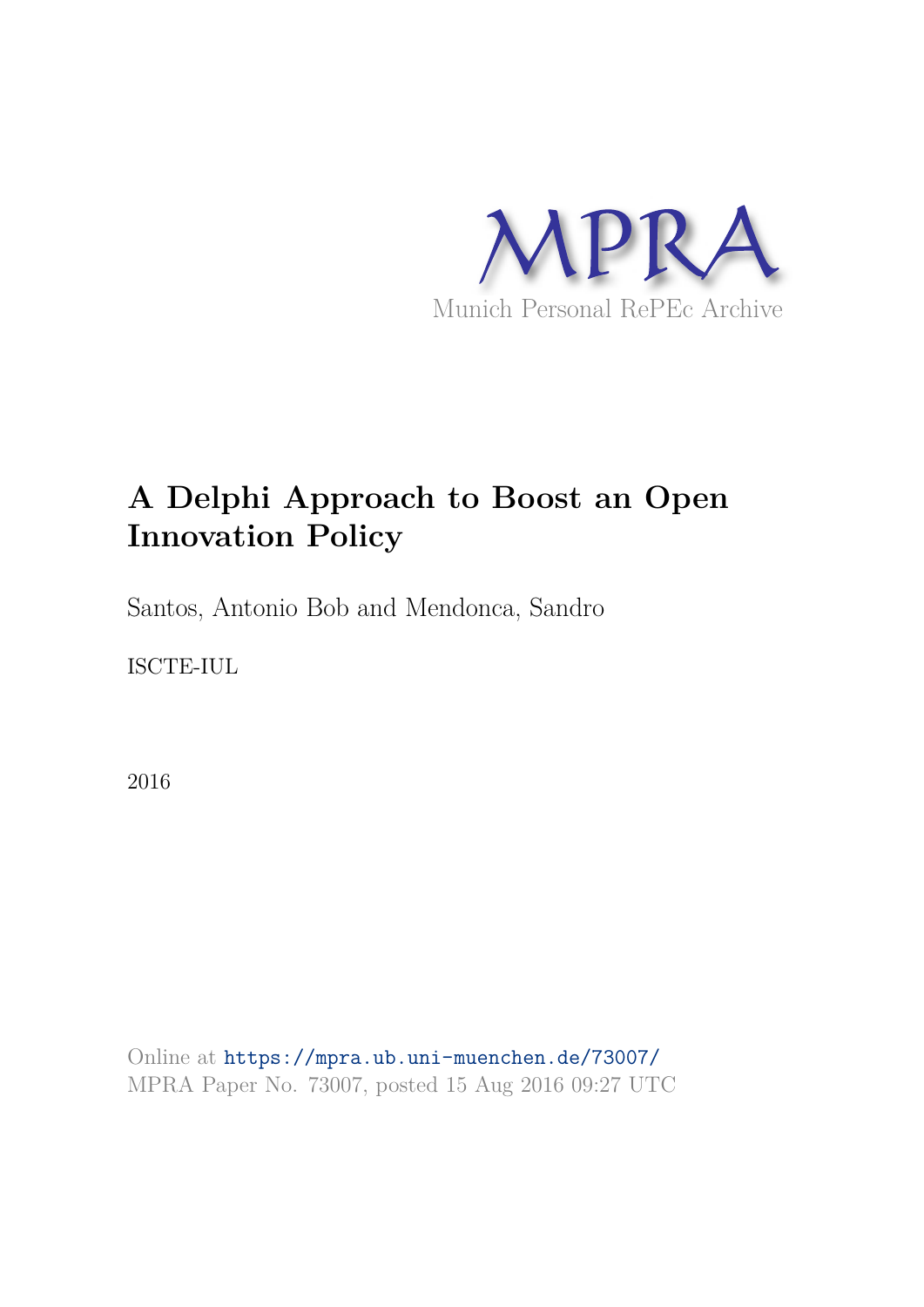# **A Delphi Approach to Boost an Open Innovation Policy**

António Bob Santos

PhD researcher at ISCTE-IUL, University Institute of Lisbon

Sandro Mendonça

Auxiliary Professor at ISCTE-IUL, University Institute of Lisbon

#### **Abstract.**

In this research paper we intend to find out whether open innovation approach may be a valid approach to the definition of innovation policy. To that, we use a method applied in various fields of study, including public policy and open innovation studies: the Delphi method. After the introduction (Section 1), we describe the Delphi method (Section 2) and the methodology used in this research (Section 3). The results of the application of the Delphi method are presented in Section 4, where we identify public policy priorities in an open innovation perspective. Then, we propose measures of public policy through which these priorities could be achieved (Section 5). Section 6 presents the main findings, concluding that the approach of open innovation may be considered for prioritization of innovation policy and policy measures.

**Keywords.** open innovation, innovation policy, public policy, Delphi.

**JEL Classification:** O25 Industrial Policy, O32 Management of Technological Innovation and R&D, O38 Government Policy

## **1. Introduction**

 $\overline{a}$ 

The "open innovation" concept, which appeared in 2003, is one of the most studied by academic literature. The initial definition of open innovation is due to Chesbrough (see Chesbrough, 2003), having evolved over time and been enriched with the results of research carried out since then (see Chesbrough and Bogers, 2014).

Open innovation research has seen an increasing trend over time concerning published papers, being subject of study not only in economics and management (original areas of open innovation), as well as in areas such as medicine, biotechnology, food industry or public policies (Santos, 2015). As the innovation process is influenced largely by the active role of public policy (Mazzucatto, 2013), the relationship between open innovation and public policy - in particular its influence on the design and implementation of policies has not been much analyzed, except for some exceptions (eg., de Jong et al., 2010).

The purpose of this research paper<sup>1</sup> is to analyze how innovation policy can be designed according to an open innovation perspective. For this we used a method applied in several

<sup>&</sup>lt;sup>1</sup> This research paper is based in part of the PhD research of Antonio Bob Santos, at ISCTE-IUL.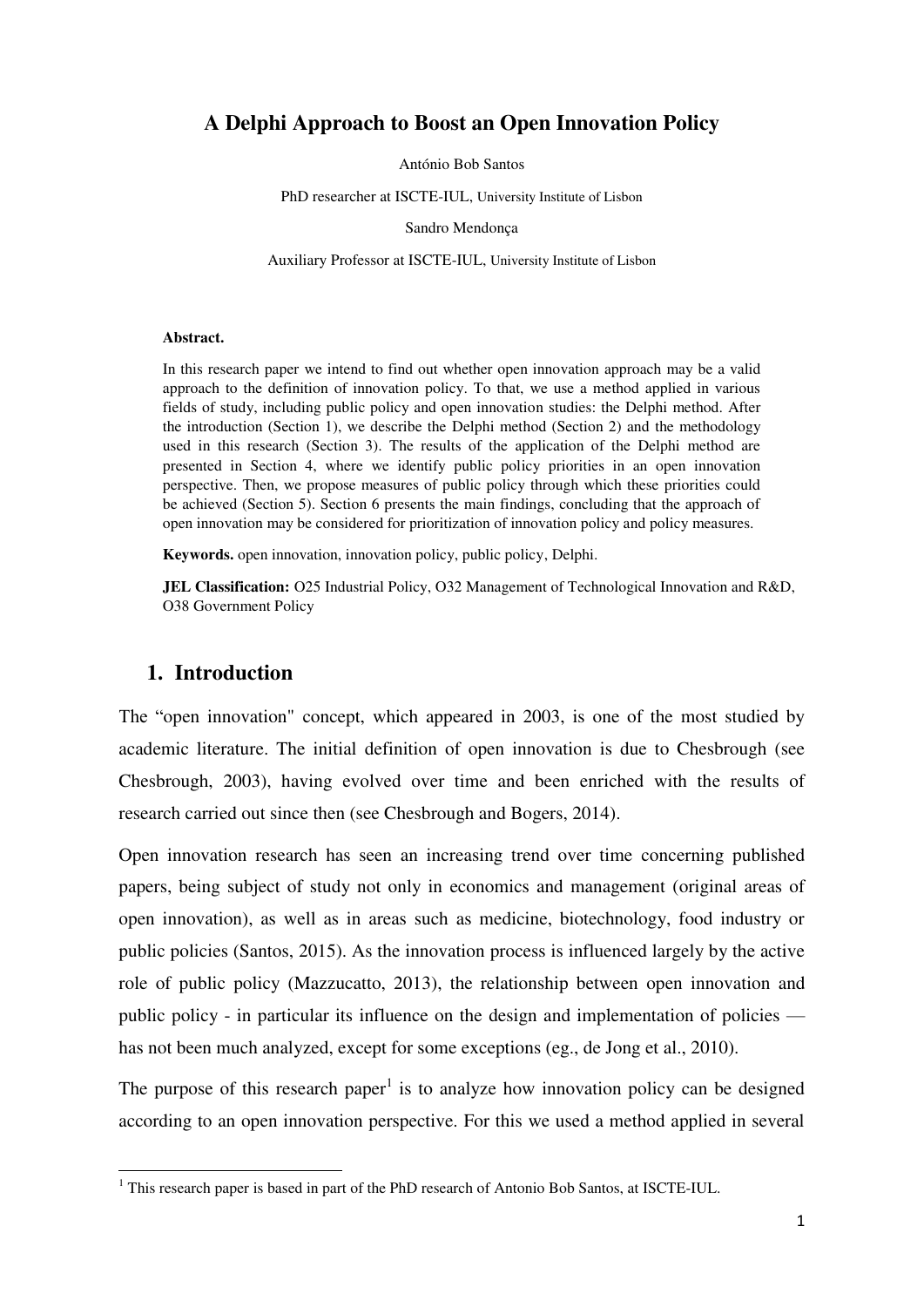research areas, including in public policy and in open innovation — the Delphi method (eg., Brown et al., 2010; Tornjanski et al., 2015).

With the Delphi method we identified the existence (or not) of consensus concerning the priorities of innovation policy, in particular those oriented to boost open innovation activities. These consensuses shed the thought of those who had responsibilities (at the political and executive level) in this area in Portugal. The identification of such consensus had as time horizon the period 2015-2025, for two reasons: there may be different priorities for innovation policy in different time periods; the results of innovation policy require verification in the medium and long term.

Therefore, we discuss in Section 2 the Delphi method and its relevance to the identification of guidelines for public policy. Then, in Section 3, we describe the methodology used in the application of the Delphi method in this research. The presentation of the results is made in Section 4, while in Section 5 we propose example of measures designed in an open innovation perspective. The conclusion is reserved for Section 6.

# **2. The Delphi method**

The Delphi method has origins in the 50s of XX century and was developed by the Rand Corporation, aiming to make predictions in the military field. By gathering opinions of experts on a particular issue, the intention was to reach a global set of answers that reflect these opinions (Stitt-Gohdes and Crews, 2004). This is a qualitative method, and can be described as a process of structured and interactive communication collection and summary of views and knowledge on a particular topic / problem, from a group of specialists / experts (Adler and Ziglio, 1996; Szpilko, 2014). As a process of overcoming the initial assumptions and creative synthesis of opinions, this method can be described as "social technology" (Mendonça, 2001; Nelson and Sampat, 2001).

The Delphi method allows the convergence of views and consensus building (if possible) by experts on a given topic, with no contact between them (anonymity), avoiding face-toface biases associated to group discussions ("group thinking"), including the reciprocal influences:

"The Delphi method was designed as a tool to overcome the biasing effects of faceto-face discussion in a group. Its goal is to reach, without such psychological interference, a summary, which expresses common opinions of the group. This summary should be achieved as a result of convergence of opinions (when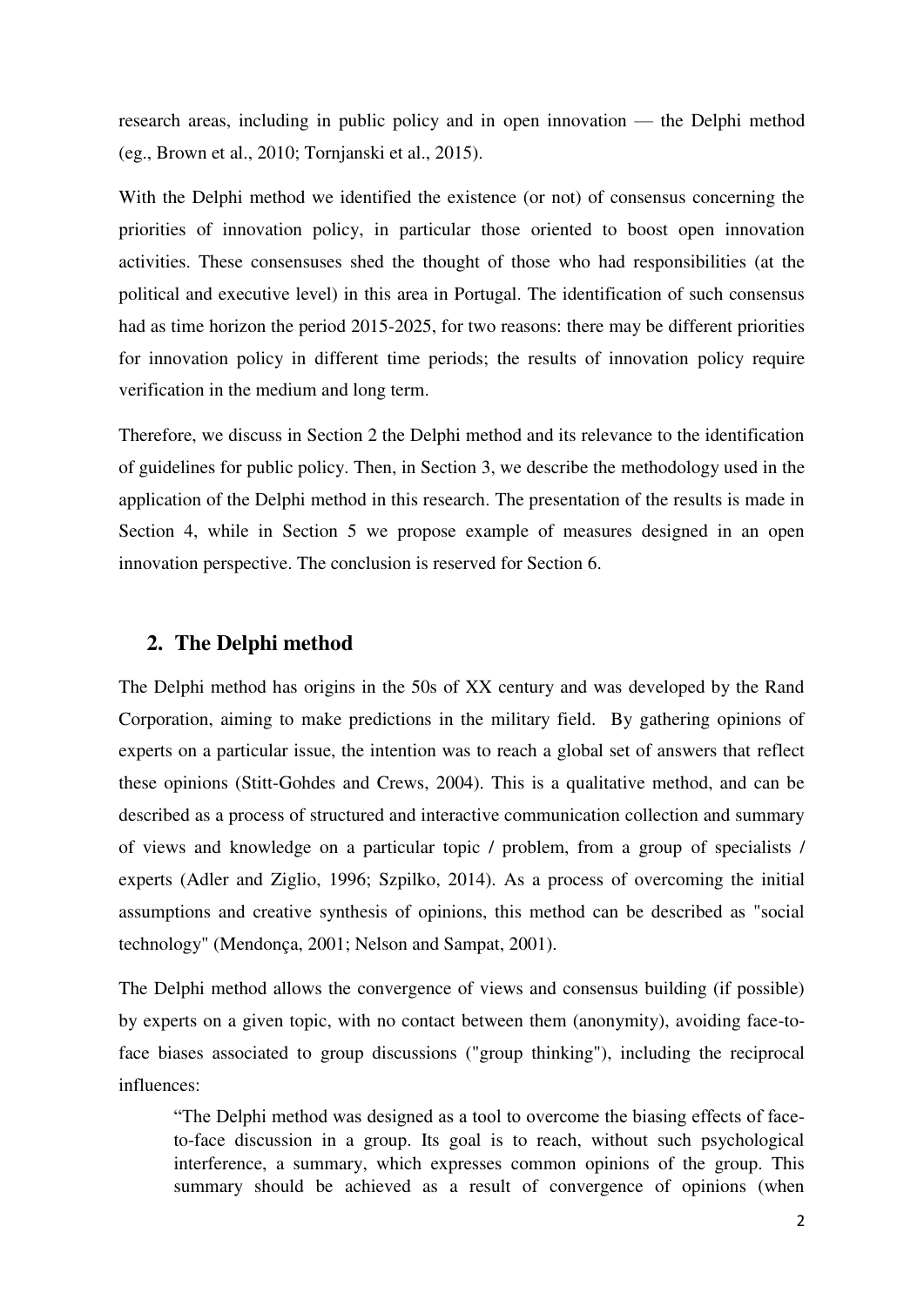achieved), which are the expression of consensus of the interrogated group of experts." (Scapolo e Miles 2004: 13)

The application of the Delphi method follows four principles, according to Wright and Giovinazzo (2000: 54-56): i) anonymity (respondents do not know who participated in the study); ii) the use of experts to answer the questions (ensuring greater reliability of responses on a particular topic); iii) applying the questionnaire in rounds, with interaction between the inquirer and the respondents (reducing deviations from the topic and the correction of the answers) and iv) search for consensus (search for common views and differences). The confidentiality of responses is facilitated by the possibility of respondents can be located in different geographical areas - the communication can be electronic (email) or mail (Hsu and Sandford 2007: 2).

The Delphi method is used in various fields of knowledge due to their reliability and flexibility, and is also a method used in exploratory and normative analysis, associated with long term analysis (Scapolo and Miles 2004: 4). One of these areas is public policy, where the Delphi method is applied as a prospective and decision-making tool (Giannarou and Zervas, 2014: 66). This method allows to identify policy priorities and to define different development scenarios (Hsu and Sandford 2007: 1; Linstone and Turoff 1975: 84). Examples can be found in studies in education policy area (see Bruening et al., 2002; Stitt-Gohdes and Crews, 2004) or health policy (see Adler and Ziglio, 1996; Goula, 2013).

The application of the Delphi method in this research paper is justified, therefore, by its relevance as a methodology tested in public policy definition and in the process of decisionmaking. In this context, we apply the Delphi method using a panel of personalities responsible for the definition and implementation of innovation policies in Portugal between 2005-2015.

## **3. Methodology**

Following the steps described in Scapolo and Miles (2004: 6) and Wright and Giovinazzo (2000: 57), the Delphi method applied in this research involved the following steps: preparation of the questionnaire (Step 1); identification of the participants in the Delphi questionnaire (Step 2); implementation of the questionnaire (Step 3); analysis of the results (Step 4).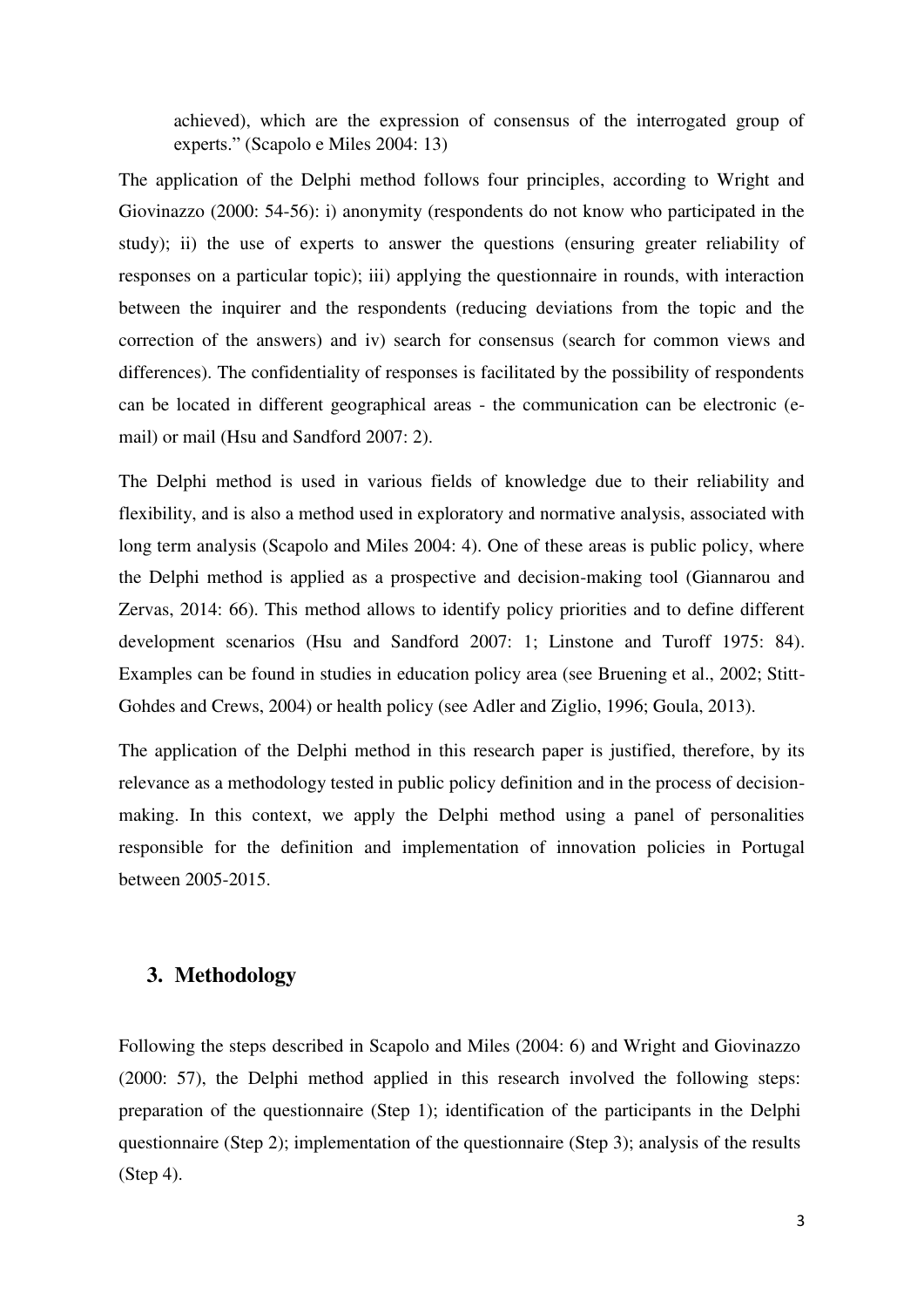In Step 1 we proceed to the preparation of the questionnaire. The structure thereof was based on the conceptual framework of open innovation activities defined in de Jong et al. (2010). This framework contextualizes the way companies organize their open innovation activities (internal conditions) and external factors that influence its adoption (external conditions). In sequence, seven areas were defined (groups of questions) to prepare the Delphi questionnaire: collaborations / networks and clusters, business entrepreneurship (intrapreneurship), R&D and innovation management, intellectual property management, human resources management, financing and venture capital and public policy instruments.

Although there are not an optimum number of questions for a Delphi questionnaire, the literature points to a maximum of 25 (see Wright and Giovinazzo 2000: 59). Thus, the questionnaire consists of 24 questions, grouped into seven thematic groups (blocks of questions) (Table 1).

#### **(Table 1. Questions presented through the Delphi method)**

The questions were structured in semi-open form, ie, in each of these seven blocks the respondents had space to complement their answers with either proposing new questions or with opinions they found pertinent be given. We intend for each of the 24 questions determine the degree of importance according to the opinion of each of the respondents. To this was applied the Likert scale with 5 levels (the  $1<sup>st</sup>$  level corresponds to the lowest level of importance and the  $5<sup>th</sup>$  to the highest level). Likert scale is often used in Delphi studies to measure different levels of agreement or different levels of importance of the questions. The Likert scale with 5 levels can be found in Geist (2010), Goula (2013), Ku Fan and Cheng (2006), Lee and King (2009) or Mason and Alamdari (2007).

The definition of the final list of questions of the questionnaire was preceded by a pre-test with five experts in innovation policy<sup>2</sup>. These experts were chosen due to their past experience in the defining of innovation policies. The pre-test was important to correct the questions initially formulated, but also to test the length of the questionnaire and the clarity of questions (Wright and Giovinazzo 2000: 56). The final questionnaire questions were adjusted to include the contributions received in the pre-test.

l

 $2^2$  The pre-test was elaborated and applied in April of 2015.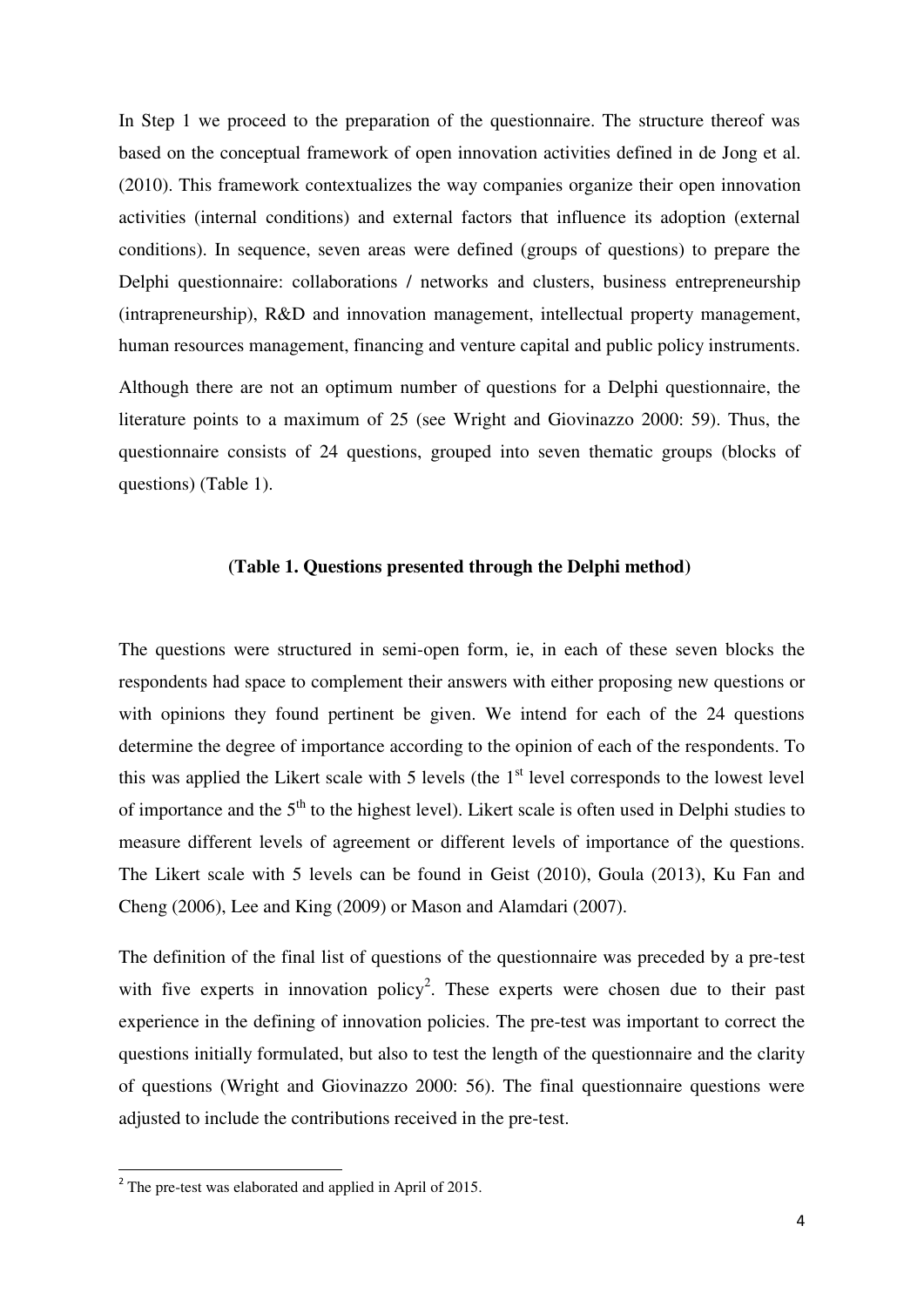Then we proceed to the panel identification to inquire (Step 2). There is no ideal number of participants in Delphi studies, although the literature mentions that a number of respondents between 10 and 15 people is adequate to ensure the validity of results (Zervas and Giannarou 2014: 67). One of the requirements to apply the Delphi method is that the surveyed group consists of knowledgeable persons or experts on the subject to inquire (Hsu and Sandford, 2007: 3; Szpilko, 2014: 332).

Since we intend to ascertain the priorities of innovation policy for the period 2015-2025, we defined as targets for the application of the Delphi questionnaire the persons with responsibilities in the innovation policy in Portugal between 2000 and 2015. The assumption is that if they had responsibility in the design or implementation of the innovation policy, they can be considered as having in-depth knowledge of be experts in the innovation subject. In this sense, we have identified 13 people, all of them with responsibility for innovation policy in Portugal until 2015, both at the political or the executive level. At the political level we considered members of the Portuguese Government or in charge for the coordination of innovation policy in the Government; at the executive level were identified people from the management (Presidents / Directors /Board Members) of entities (Government Institutes / Agencies) responsible for the implementation of innovation policies. We have sought a balance between those who currently have responsibilities in innovation policy and those who had in the past, as well as having a diverse mix of institutions (Table 2).

| <b>Level of responsibility</b>    | <b>People surveyed</b> | <b>Period of responsibility</b> |                          |  |  |  |
|-----------------------------------|------------------------|---------------------------------|--------------------------|--|--|--|
|                                   |                        | Past                            | Current                  |  |  |  |
|                                   |                        |                                 | (à data do questionário) |  |  |  |
| Political<br>level: Government    | A, E, F, K             | X                               |                          |  |  |  |
| Policy coordination               |                        |                                 |                          |  |  |  |
| Executive level: Institut /agency | B, D, G, H, L          |                                 | X                        |  |  |  |
|                                   | C, I, J, M             | X                               |                          |  |  |  |

**Table 2.** Level of responsibility in innovation policy by the members of the Delphi panel

Note: To preserve anonymity, the 13 people surveyed are represented by the letters A through M. **Source**: own ellaboration.

In the 3rd step we applied the questionnaire in two rounds. To this end, 13 people surveyed were contacted individually (personally, by mobile phone or email)<sup>3</sup>, it was explained the scope of the study, duration and methodology. As all of them agreed to participate, the

 $\overline{a}$ 

 $3$  These contacts took place in the 1st week of May 2015.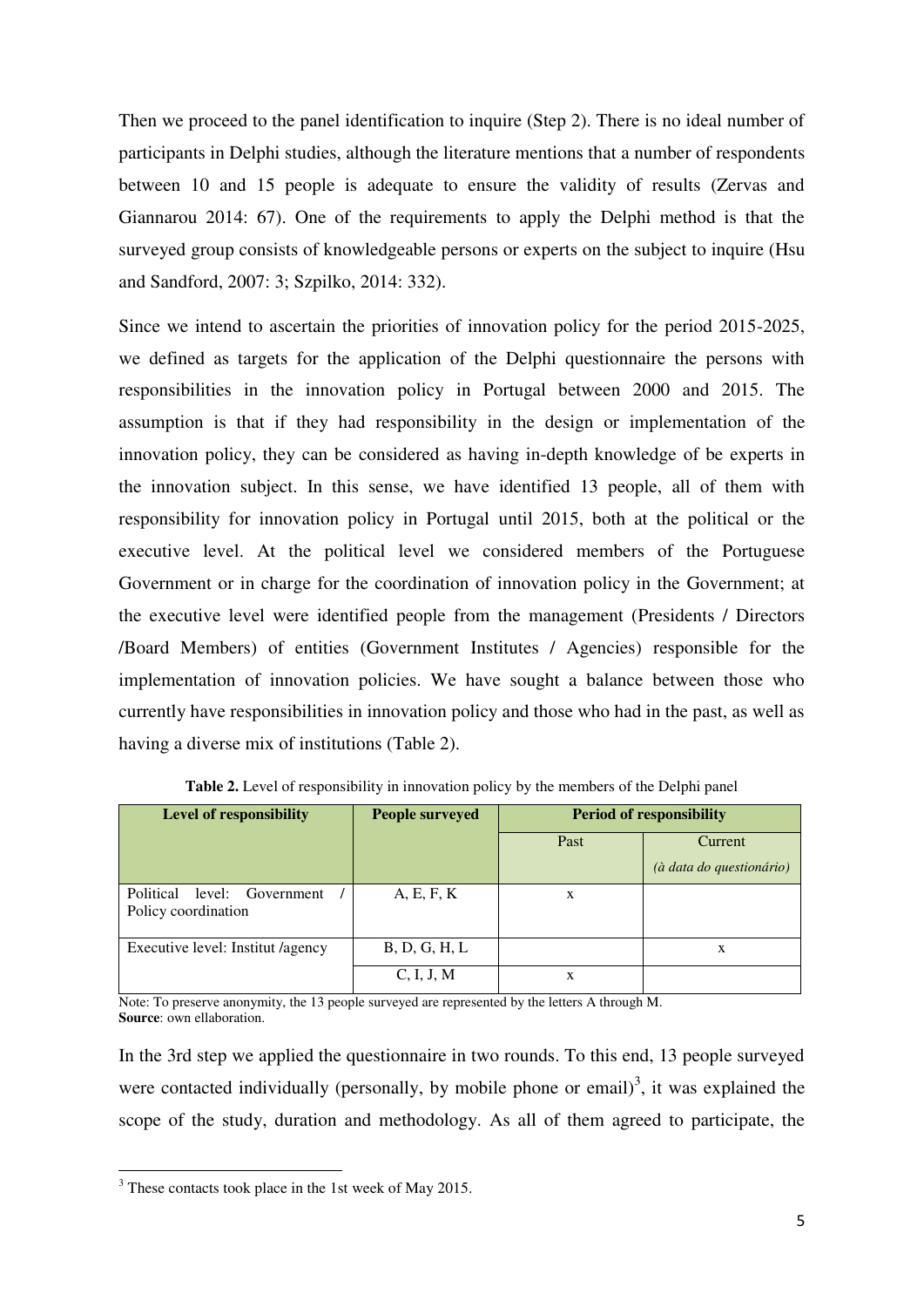questionnaire was made available in the 2nd week of May via the Internet<sup>4</sup> using the electronic platform Qualtrics Online Software (1st round). Along with the questionnaire, the platform contains an introductory text on the subject of study and methodology. Of the 13 people contacted, 11 people responded to the questionnaire, ie, a response rate of 84.61%. We proceed to the processing of data in June 2015, in qualitative terms (the semiopen nature of the questions enabled the introduction of feedback and suggestions) and quantitative terms. In this case, we used statistical techniques that have allowed to verify the central tendency (mean, mode) and the degree of dispersion (standard deviation and interquartile range), identifying the responses with greater or lesser consensus (Hsu and Sandford, 2007; Zervas and Giannarou,  $2014$ <sup>5</sup>. This processing of data allowed us to elaborate a second questionnaire sent to 11 members of the panel in July 2015 (2nd round)<sup>6</sup>, where it was showed the results of the 1st round of responses (using the Qualtrics Online Software platform). Respondents could therefore compare their answers with those of other experts, in order to maintain or change their responses in this 2nd round (Szpilko 2014: 332). In this 2nd round again we contacted each of the 11 respondents (mobile phone and email), contributing this fact to a response rate of 100%.

The data were treated statistically again in August 2015, and the results were summarized and made available to the 11 panel members in September 2015 (Step 4). At this stage we've made a global analysis of the data collected in the two rounds of responses, checking the differences in views of consensus and its evolution between the two rounds. This analysis allowed us to establish and consolidate the views of the panel members on the priorities of innovation policy to stimulate open innovation (Section 4).

l

<sup>&</sup>lt;sup>4</sup> Using the Delphi method over the Internet has several advantages, such as cost reduction and reduction of procedures relating to the preparation, completion and questionnaire analysis, as well as facilitating the interaction processes between the questioner and the respondent (see Donohoe et al., 2012).

<sup>&</sup>lt;sup>5</sup> There is no single methodology to validate the results of a Delphi method and the determination of consensus on the answers given. The observation of other Delphi studies, developed by Hsu and Sandford (2007) shows that the most commonly used techniques are the mean, median and mode, and there are studies using the standard deviation or the interquartile ranges. For example, in studies involving Likert scale with 7 levels, it is recommended that at least 80% of the responses to focus on the highest two levels (6 and 7), whereas this percentage may be 70% by studies using Likert scale with 4 (Hsu and Sandford, 2007: 4).

<sup>&</sup>lt;sup>6</sup> The 2nd questionnaire was made up of the same questions of the 1st questionnaire, given that none of the respondents suggested the modification or addition of new questions.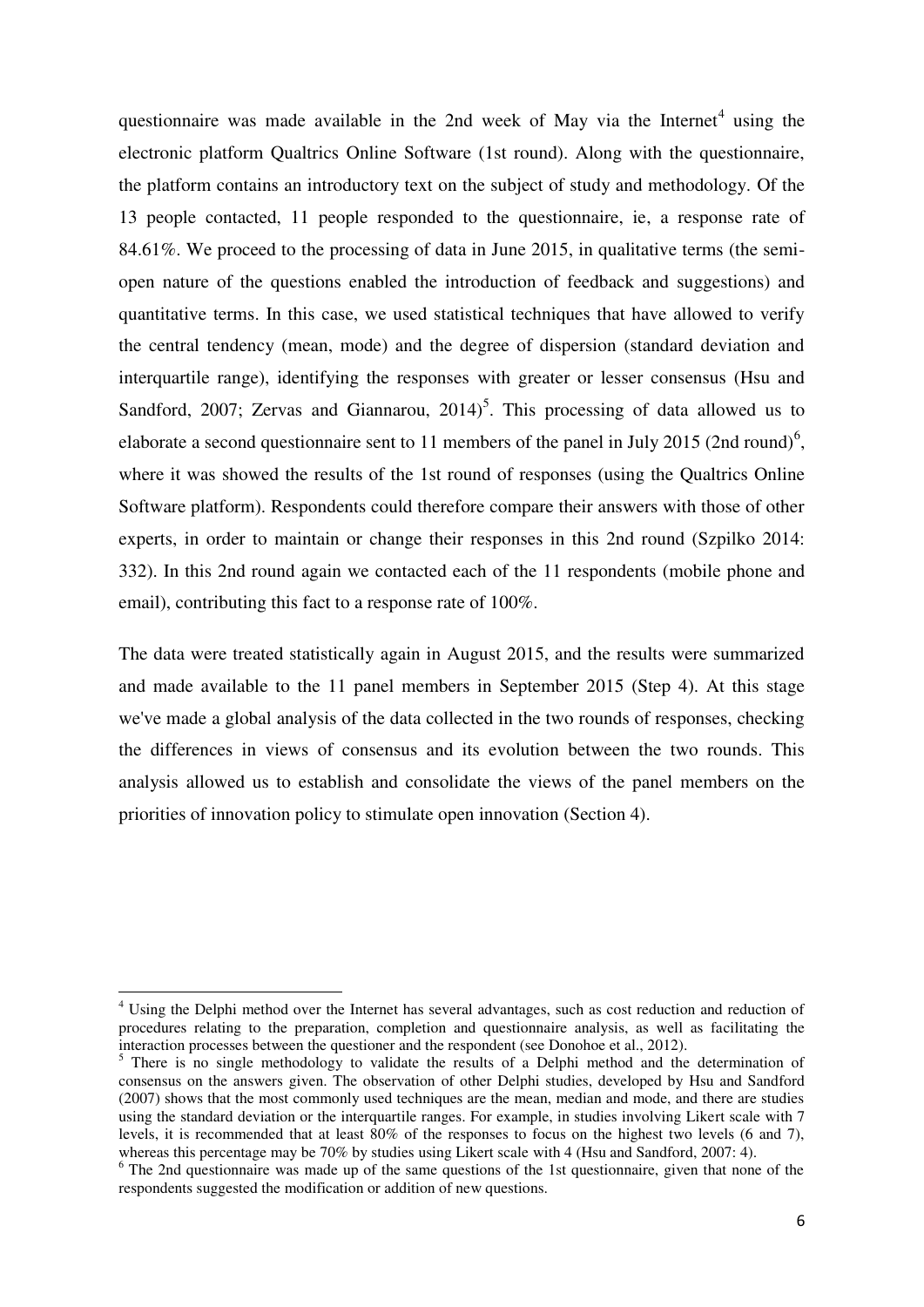# **4. Open Innovation policy priorities using the Delphi method**

For the identification of the questions that generated more (or less) consensus we used a combination of three statistical measures (instead of using just one, like the mean). This combination is proposed by Zervas Giannarou (2014: 75-77), being suitable when using a Likert scale of five levels. According to these authors, the consensus is generated when:

- At least 51% of the answers are concentrated in the highest categories of the Likert scale (4 and 5 level, on the Likert scale of 5 levels);
- The interquartile range is less than 1;
- The standard deviation is less than 1.5.

The application of this combined statistics to the two questions rounds allows a more robust assessment in identifying which generate greater consensus among the panelists. This is justified by the fact that there may be questions considered important or very important to most respondents (4 or 5 level in Likert scale), although they can have a high standard deviation or a high interquartile range (examples of questions No. 5 and No. 18 in the first round of responses, Table 3).

|                                                            |                         |                                                                            | <b>Percentage of</b><br>responses in<br>level 4 or 5,<br><b>Likert scale</b> |              | <b>Standard</b><br>deviation |              | <b>Interquartile</b><br>range $(O3 -$<br>$\left( 01\right)$ |              | <b>Period for the</b><br>implementation of<br>priority (percentage of<br>responses) |           |
|------------------------------------------------------------|-------------------------|----------------------------------------------------------------------------|------------------------------------------------------------------------------|--------------|------------------------------|--------------|-------------------------------------------------------------|--------------|-------------------------------------------------------------------------------------|-----------|
| <b>Open</b><br><b>Innovation Area</b>                      | $N^{\rm o}$             | Subject of the question (open<br>innovation priority)                      | 1st<br>round                                                                 | 2nd<br>round | 1st<br>round                 | 2nd<br>round | 1st<br>round                                                | 2nd<br>round | Until<br>2020                                                                       | 2020-2025 |
| <b>Networks and</b><br><b>Clusters</b>                     | $\mathbf{1}$            | Cluster policy support                                                     | 90.9                                                                         | 100          | 1,21                         | 0,5          | 1                                                           | 1            | 77,7%                                                                               | 22,3%     |
|                                                            | $\overline{2}$          | Integration of companies in<br>international innovation networks           | 81,8                                                                         | 100          | 1.03                         | 0,52         | 1                                                           | 1            | 87,5%                                                                               | 12,5%     |
|                                                            | 3                       | Requalification of interface entities<br>with qualified personnel          | 81.8                                                                         | 90.9         | 0.81                         | 0.67         | 1                                                           | 1            | 87,5%                                                                               | 12.5%     |
| <b>Business</b><br>entrepreneurship                        | $\overline{\mathbf{4}}$ | User innovation stimulus                                                   | 81,8                                                                         | 81,8         | 0.75                         | 0,75         | $\mathbf{1}$                                                | 1            | 77,7%                                                                               | 22,3%     |
|                                                            | 5                       | Public incentives to<br>intrapreneurship                                   | 72,2                                                                         | 90.9         | 1,08                         | 0,6          | $\overline{2}$                                              | 1            | 75%                                                                                 | 25%       |
|                                                            | 6                       | Legal and / or fiscal framework for<br>spin-offs                           | 100                                                                          | 100          | 0,47                         | 0,4          | 1                                                           | $\mathbf{0}$ | 75%                                                                                 | 25%       |
| <b>Innovation and</b><br><b>R&amp;D</b> Management         | $\overline{7}$          | Support for collaborative projects<br>(in relation to individual projects) | 63,6                                                                         | 81,8         | 1,3                          | 0,7          | $\overline{2}$                                              | 1            | 100%                                                                                | $0\%$     |
|                                                            | 8                       | Outsourcing of innovation and<br>R&D activities                            | 81,8                                                                         | 90.9         | 0.89                         | 0,45         | 1                                                           | $\Omega$     | 100%                                                                                | $0\%$     |
| <b>Intelectual</b><br><b>Property</b><br><b>Management</b> | $\mathbf{Q}$            | Valorization of R&D results                                                | 90.9                                                                         | 100          | 0.69                         | 0.5          | 1                                                           | 1            | 100%                                                                                | $0\%$     |
|                                                            | 10                      | Intellectual property awareness                                            | 81,8                                                                         | 90.9         | 1,14                         | 0.6          | 1                                                           | 1            | 87,5%                                                                               | 12,5%     |
|                                                            | 11                      | More flexible forms of intellectual<br>property protection                 | 63,3                                                                         | 90,9         | 1,25                         | 0,45         | $\overline{2}$                                              | $\Omega$     | 80%                                                                                 | 20%       |
|                                                            | 12                      | Support to the placement of PhD<br>personnel in companies                  | 90,9                                                                         | 100          | 0.69                         | 0,52         | 1                                                           | 1            | 100%                                                                                | $0\%$     |

**Table 3.** Summary of the application of the Delphi method, according to the answers agreement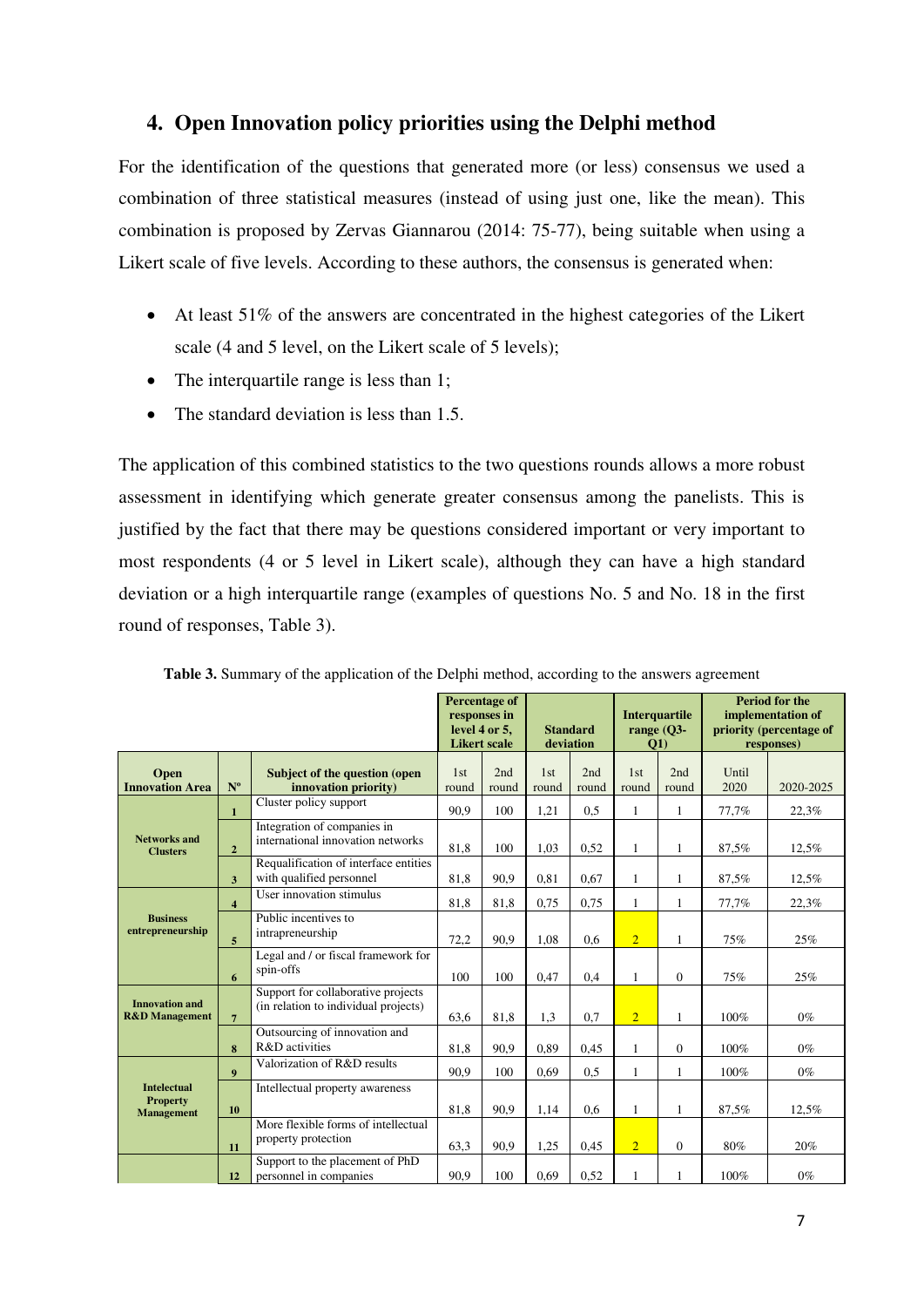| <b>Human Resources</b><br>for Innovation                   | 13 | Hiring of qualified personnel by<br>interface entities                             | 45,5 | 54,5 | 1,36 | 1,12 | 3              | $\mathbf{1}$     | 75%   | 25%   |
|------------------------------------------------------------|----|------------------------------------------------------------------------------------|------|------|------|------|----------------|------------------|-------|-------|
|                                                            | 14 | Attraction of international<br>qualified human resources                           | 81,8 | 90,9 | 1,01 | 0.69 | 1              | 1                | 71,4% | 28,6% |
|                                                            | 15 | Requalification of the workforce in<br>areas related to ICT and innovation         | 90,9 | 81,8 | 0.9  | 0.81 | 1              |                  | 100%  | $0\%$ |
| <b>Venture Capital</b><br>and Innovation<br><b>Funding</b> | 16 | State seed and venture capital                                                     | 81.8 | 100  | 0.79 | 0.5  | $\mathbf{1}$   | 1                | 100%  | $0\%$ |
|                                                            | 17 | Private venture capital supported<br>in part by public funds                       | 45.5 | 63.6 | 0.93 | 0.81 | 1              | 1                | 100%  | $0\%$ |
|                                                            | 18 | Legal framework for new forms of<br>innovation funding (eg.<br>crowdfunding)       | 72,7 | 100  | 1.12 | 0.5  | $\overline{2}$ | 1                | 85,7% | 14,3% |
|                                                            | 19 | Public funding: quality and<br>experience of management teams<br>as a criterion    | 81.8 | 100  | 0.82 | 0.47 | 1              | 1                | 85,7% | 14.3% |
|                                                            | 20 | Companies's reimbursement in<br>case of future profits from public<br>support      | 63.6 | 90.9 | 0.89 | 0.54 | $\overline{2}$ | $\mathbf{0}$     | 85,7% | 14.3% |
| <b>Public Policy Role</b>                                  | 21 | Public procurement for innovation                                                  | 90.9 | 100  | 0.69 | 0,47 | 1              | 1                | 100%  | $0\%$ |
|                                                            | 22 | Diplomacy for innovation and<br>science                                            | 100  | 100  | 0,52 | 0,48 | 1              | 1                | 100%  | $0\%$ |
|                                                            | 23 | Mapping major technological,<br>entrepreneurship and innovation<br>infrastructures | 90   | 100  | 0.67 | 0,47 | 1              | 1                | 100%  | $0\%$ |
|                                                            | 24 | Public and private resources to<br>solve societal problems                         | 81,8 | 100  | 0,71 | 0,4  |                | $\boldsymbol{0}$ | 83,3% | 16,7% |

Note: at yellow, questions with no consensus according to statistical measures used. **Source**: own elaboration, based on data extracted from the Delphi survey (responded by the Portuguese innovation policy experts).

The data from the two Delphi rounds show that the questions that get full consensus in both rounds are those that fall in the areas of networks / clusters and the role of public policies. However, in all of the other areas there is at least one of the questions that not achieved consensus among the opinions given in the first round (using the three statistics combined). In all, there were seven questions without consensus in the first round (29% of total). However, consensus was reached on these questions in the second round, but with distinctions in relation to the importance given to questions. When asked when the priorities should be implemented (if they have been considered important or very important in the 2nd round) most respondents chose the period to 2020, over the period 2020-2025 (Table 3). This indicates the urgency and relevance of these priorities.

In the area of networks / clusters there is a consensus on the importance of the three questions considered, in particular as regards the need to strengthen the cluster policy, to support the inclusion of companies in the international networks of knowledge and to requalify interface entities<sup>7</sup>. Between 82% and 91% of respondents considered these issues

 $\overline{a}$ 

 $7$  Interface entities are those that promote the relationship between businesses and entities producing knowledge, such as universities. As examples we can appoint the technology centers, State laboratories, R&D centers, associated laboratories or technological intermediaries.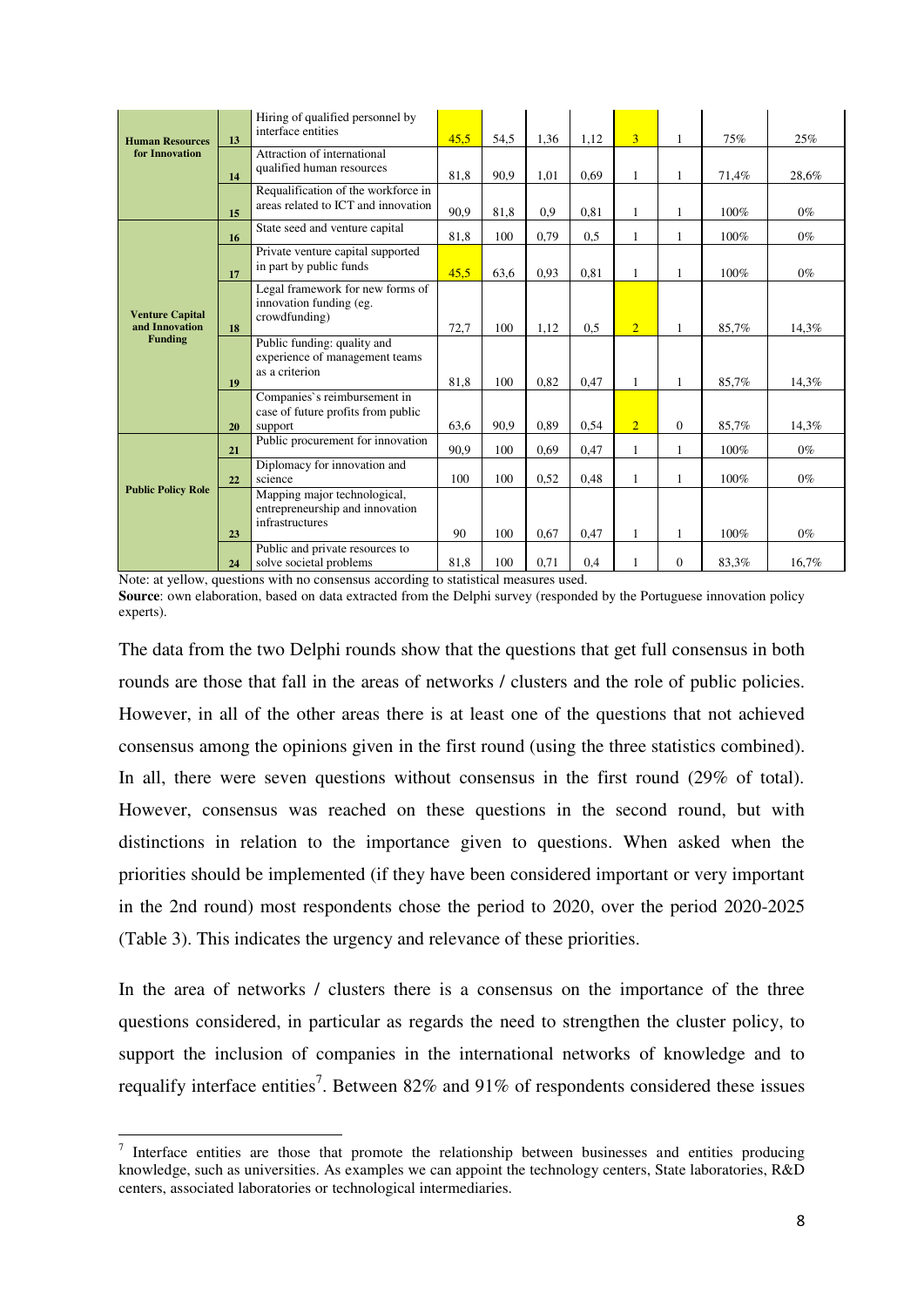important (level 4 in the Likert scale) or very important (level 5) in the 1st round, reaching the percentage between 91% and 100% in the 2nd round. Between the two rounds there was even a greater convergence of views, visible by the decrease of the standard deviation of the responses (Table 3).

In business entrepreneurship, one of the three questions did not deserve the consensus of the respondents in the 1st round. While the need for public support for intrapreneurship were considered important or very important by 72% of respondents in the 1st round, and the standard deviation was within the defined criteria  $(1.5)$ , the dispersion of responses measured by the difference between the interquartile range was greater than the defined maximum limit (Table 3). In the 2nd round, this dispersion decreased, meaning a convergence of favorable opinions. Opinions were more consensual in the other two questions raised, including the need for public policies to promote innovation from users (user innovation) and a specific framework (fiscal / financial) for spin-offs from companies. The finding by the experts of the importance of these questions is relevant because the academic literature confirms the importance of these areas for open innovation (Baldwin and von Hippel, 2011; Piller and West, 2014). In this sense, the opinions of the experts stress the importance of this issue to be considered by the innovation policy, acting on a clear market failure.

In the management of R&D and innovation area, we tried to understand the views of experts on the possibility of public policy can positively discriminate collaborative projects (in relation to individual projects), as the lack of collaboration between innovation actors is one of the problems identified in the Portuguese innovation system (see Godinho, 2013). We also wanted to validate the importance of having incentives for outsourcing R&D and innovation activities. This last question merited the consensus of experts in the two rounds, according to the three statistical criteria (Table 3). Most of respondents found the subject important in both rounds, i.e., level 4 on the Likert scale. The same did not happen in relation to the first question, in which there was a greater dispersion in the responses, varying responses from unimportant (in the opinion of one expert) to very important (to five experts). However, in the 2nd round, there was a convergence of views, with the responses ranged between the level 3 (moderately important) and level 5 (very important).

In the group of questions related to intellectual property management, we seek to validate if public policy could have a significant role in the awareness on companies and other entities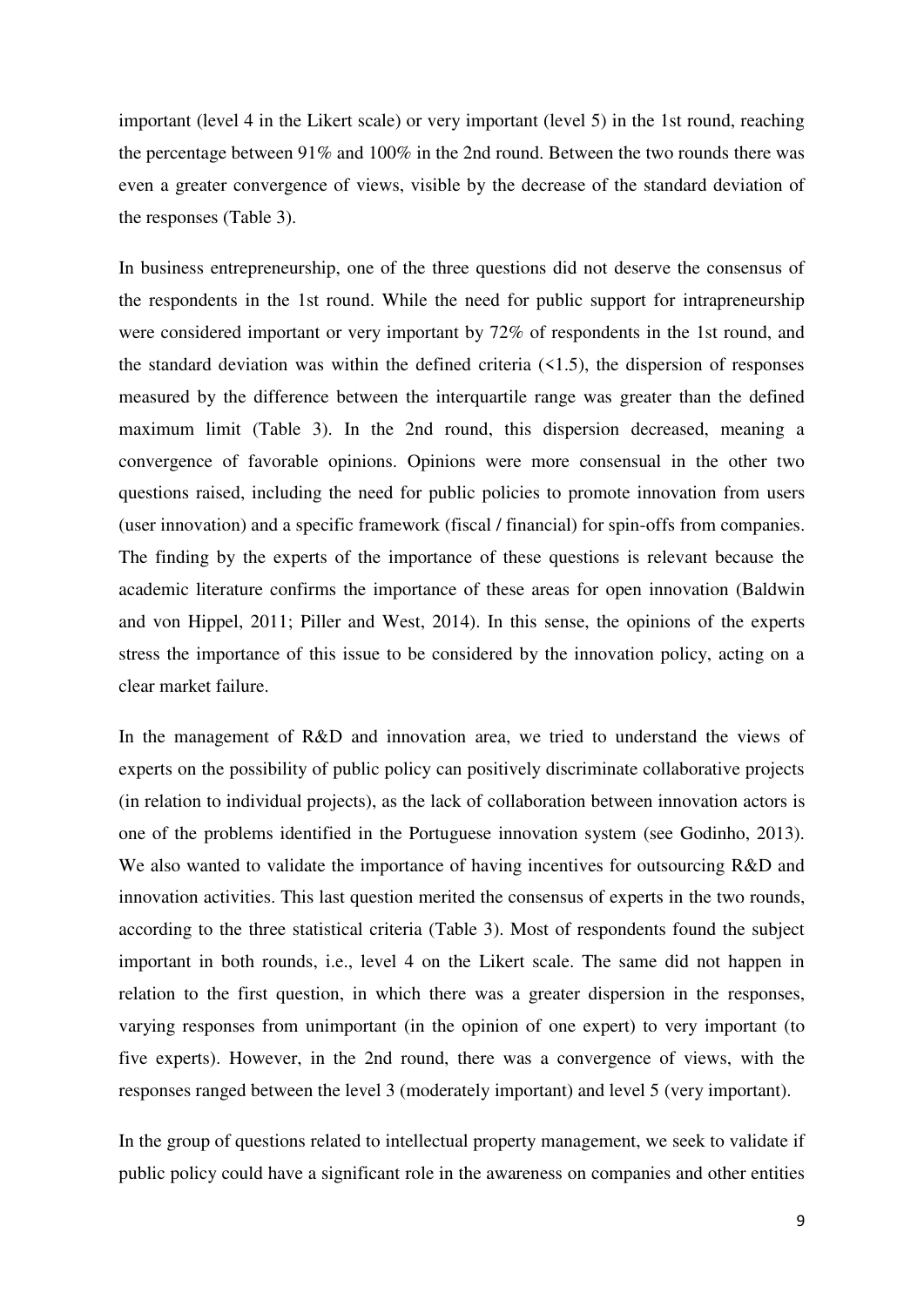about IP protection strategies and in public incentives for the exploitation of R&D academic and business results (eg., IP licensing mechanisms). For both questions there was consensus in the two rounds, being higher with regard to the need of IP exploitation (question No. 9 and No. 10, Table 3). There was also a question regarding the need for public policy to promote more flexible forms of IP (such as creative commons), considered by the open innovation literature as mechanisms to accelerate the flow of knowledge and stimulate innovation (Chesbrough and Ghafele, 2014). The answers were not consensual in the 1st round, with wide range of responses: three experts considered this need as moderately important, the other three as important, one said it was unimportant (level 1 in the Likert scale) and four mentioned as very important. In the 2nd round, and after experts confront their answers with those of the other experts, there was a convergence of views, with 91% agreeing that it is important or very important that public policies support more flexible forms of IP.

In the human resources for innovation area, we placed four questions. Of these, there were divergent opinions in relation to one of the questions in the 1st round, according to two of the three statistical criteria (Table 3). In this question we intend to investigate the relevance of public support for hiring qualified personnel (including PhDs) be redirected to the interface institutions as an alternative to direct support to companies. The justification for putting this question relates to the reduced number of PhDs in companies in Portugal (Barroca et al, 2015; Henriques, 2013) and the recent difficulties that higher education institutions have to absorb all the doctorates (Godinho, 2013). According to Henriques (2013), the interface entities can be seen as alternative employment opportunities for PhDs. In the 1st round of the Delphi about 54% of the experts did not consider this question important or very important, and there was also a high amplitude of responses (interquartile range of 3). However, in the 2nd round it was reached consensus on the three statistical measures considered, although 45% of experts attributed as maximum importance the level 3 of the Likert scale. Other issues considered important to boost innovation, as the attraction of qualified human resources to Portugal (Heitor et al., 2014) or the retraining of workers for ICT areas (Valente and Correia, 2015) obtained statistical consensus by the respondents experts .

Questions 16 to 20 intended to have the opinion of the experts about the importance of public policy in supporting new financing instruments for innovation and public incentives to venture capital. This was the group where there was a higher percentage of divergent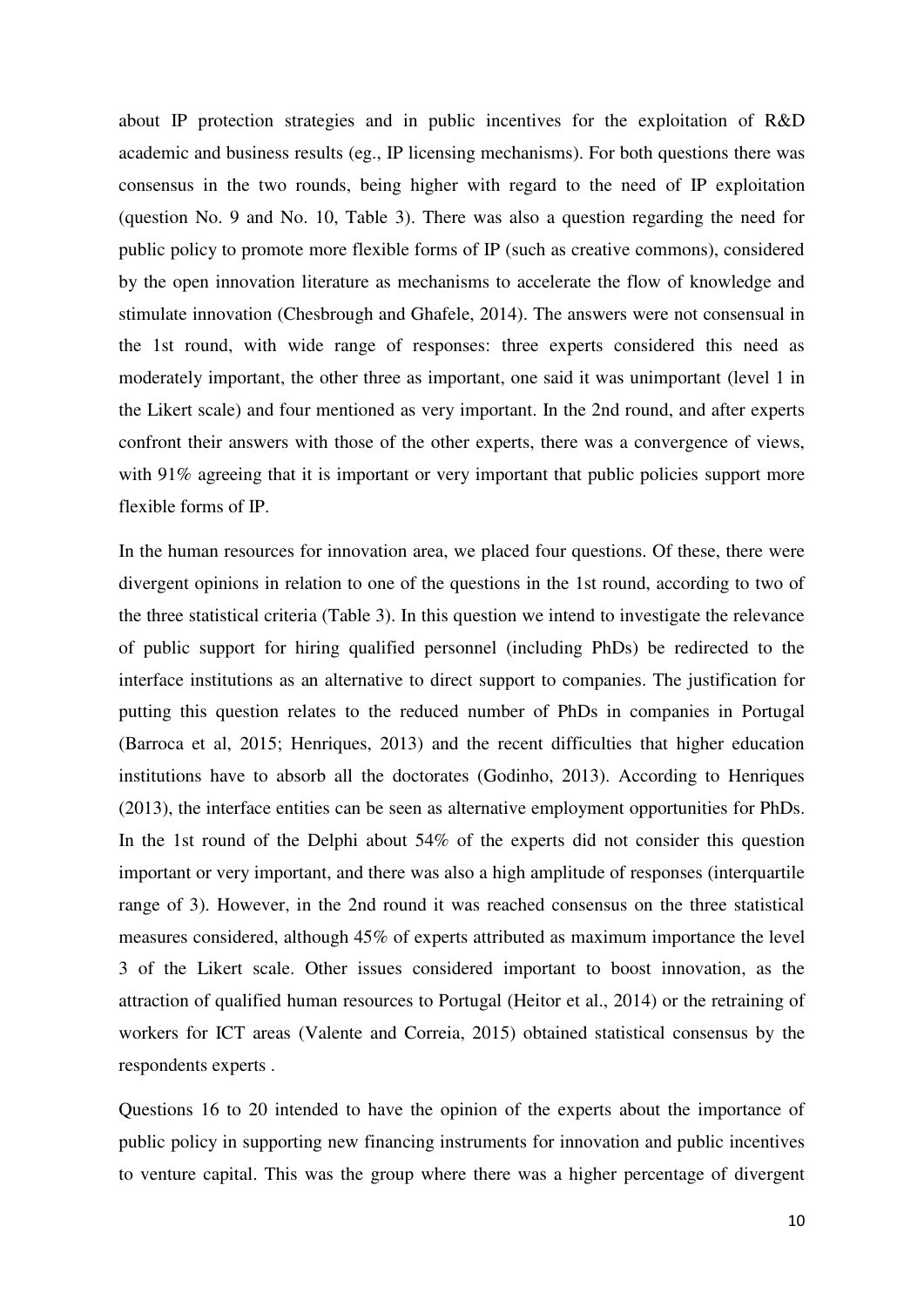responses in the 1st round (60%, that is, three of the five questions). Specifically, there was no consensus in the following questions (Table 3): should the private venture capital be supported in part by public funds (in question 17) - given the scarcity of venture capital in Portugal, according to Godinho (2013) and Mateus (2015); if there must be a proper framework for new ways of financing innovation, such as crowdfunding (question 18); and if the projects financed by public funds should reimburse part of that amount to the State in case of future profits from that support (question 20) — promoting the sharing of risk and profit, generating new resources to support innovative projects (Mazzucato and Penna, 2015). More consensual were questions about the role of public policies in the other two areas where Portugal has recognized deficits — the venture capital and company management skills. When asked about the importance of having public seed and venture capital and about the quality of company management teams be used as criteria in the allocation of public funds (questions 16 and 19, respectively), there was convergence of opinions of experts in two rounds.

A last group of questions was dedicated to clarify the opinion of respondents on the action of public policies instruments that could influence the adoption of open innovation. The four questions posed met the statistical criteria defined in the first round of Delphi, showing a convergence of views, with this convergence been strengthened in the second round (Table 3). The questions that deserved a stronger consensus at the end of the two rounds were related to the need of public procurement be used to promote business innovation and the creation of public and private resources in a collaborative way to address societal challenges (Mazzucato and Penna, 2015). The relevance of developing a diplomacy for innovation (Carayannis, 2013), promoting innovative projects and products produced in Portugal and attracting foreign investment to innovation, as well as the mapping and dissemination of technological, entrepreneurship and innovation infrastructures were also considered as important or very important by all consulted experts (level 4 and 5, Likert scale).

In summary, the results of applying the Delphi method indicate to us that the priorities for innovation policy in Portugal must include the principles of open innovation.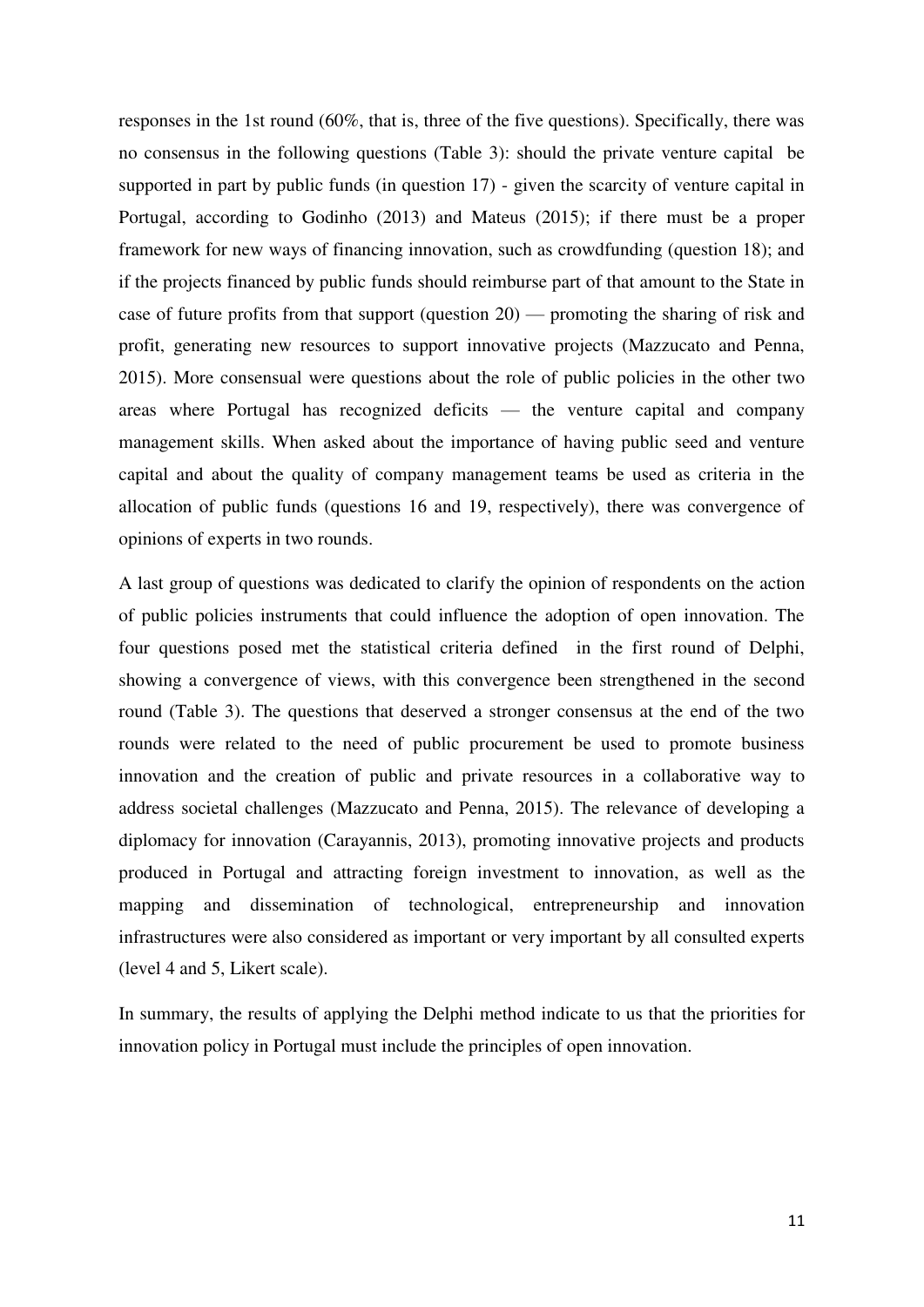# **5. Proposals for public policy measures to stimulate Open Innovation in Portugal**

The opinions of experts in innovation policy, collected through the Delphi method (Section 4), helped to identify the priorities of public policy oriented to an open innovation approach, according to their degree of importance. We conclude that there is a convergence on the importance of the priorities for innovation policy, albeit with different levels of importance. In sequence, we move forward in this Section with the operationalization of these priorities, by proposing concrete measures framed in policy instruments.

According to Howlett and Rayner (2007), the literature that studies innovation policy considers that there is no single tool or a good policy with respect to the encouragement of innovation. Policies and instruments should be adapted and combined in a complementary manner (policy mix), given the complexity and multidimensional characteristics of the problems related to the innovation process (Edquist, 2014;. Flanagan et al, 2011). The instruments can be classified into four categories of innovation policy (see Borrás and Edquist, 2013: 18): provision of knowledge resources for the innovation process (inputs), stimulating activities on the demand side, strengthening innovation system components and services to support innovative companies.

This means that the definition and implementation of policy mixes requires a complex coordination between various policy areas such as education, promotion of investment, competition, regional policy, industrial policy, health, energy, environment policy, etc., in order to respond to the challenges that companies face. In a systemic perspective of the innovation process, public policy should also promote learning at all levels and the development of individual, organizational and interorganizational skills through various sources and methodologies, as well as new forms and process of innovation in management and in public services (see Havas et al, 2015:. 46).

In this sense, we propose some measures in Table 4 (framed in policy instruments), which are intended to exemplify how can the 24 priorities that have been validated in the Delphi method (Table 3) be implemented. We also identify the conditions for the implementation of these measures, including time requirements, implementation costs and public entities that can be involved in this implementation: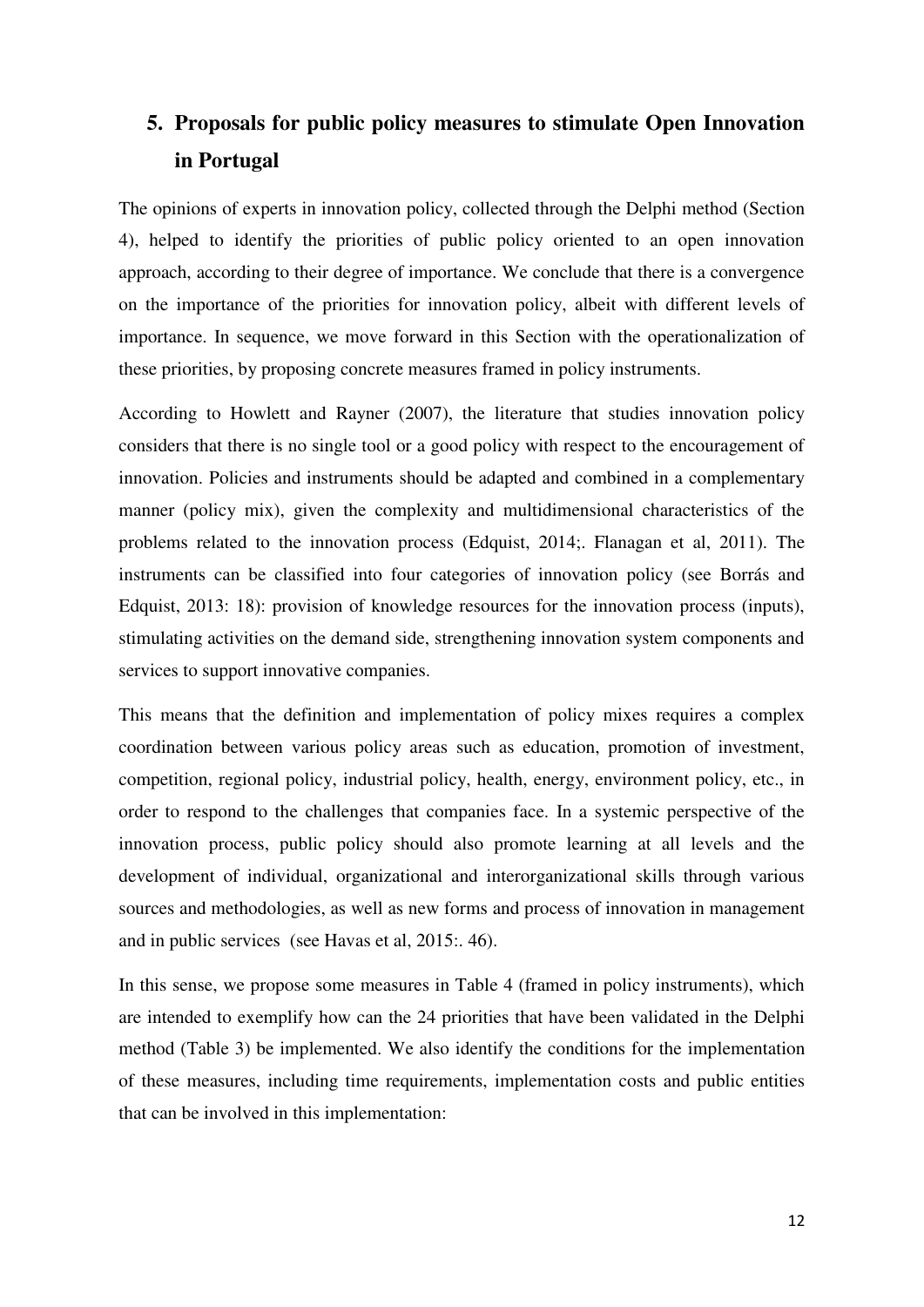- In the estimation of time, we considered the procedures for its implementation, i.e., if it requires legislative changes, allocation of public or private funds or the involvement of external entities (to the Public Administration). The implementation of all measures was considered by the year 2020, as have been the time period indicated by the majority of respondents surveyed by the Delphi method (Table 3);
- Regarding possible costs, we consider: i) the measures that require legislative changes (ie, without associated costs); ii) the measures that need coordination between Public entities or between them and private entities (not involving direct costs except the human and physical resources allocated by the entities involved); iii) the measures that require public / private funds, identifying the sources of financing (when possible);
- In the entities involved, we consider the nature of the proposed measures. We identified the Public entities that may have more responsibilities on the implementation of each measure, both at legislative and operationalization level. The measures that require the involvement of private, were also identified possible entities to be involved.

(**Table 4.** Proposal of measures of public policy to boost open innovation in Portugal)

More than an exhaustive list, these measures are practical examples of how innovation policy in Portugal can contribute for the creation of a favorable context for the use of open innovation by the economic agents, particularly by companies. Some of these companies, particularly large ones, are already in their strategies assume a pro open innovation approach, either explicitly or implicitly. This highlights the relevance of the open innovation approach and its relevance as a model of action and strategic direction for some companies in Portugal, and not necessarily in areas of intensive technology. These facts lead us to suggest that public policy should consider the open innovation approach in its formulation. Thus, the exercise of Section 5 takes explicitly a normative character, whose contribution we consider important for a possible appropriation of open innovation by the entities that define public policy in Portugal.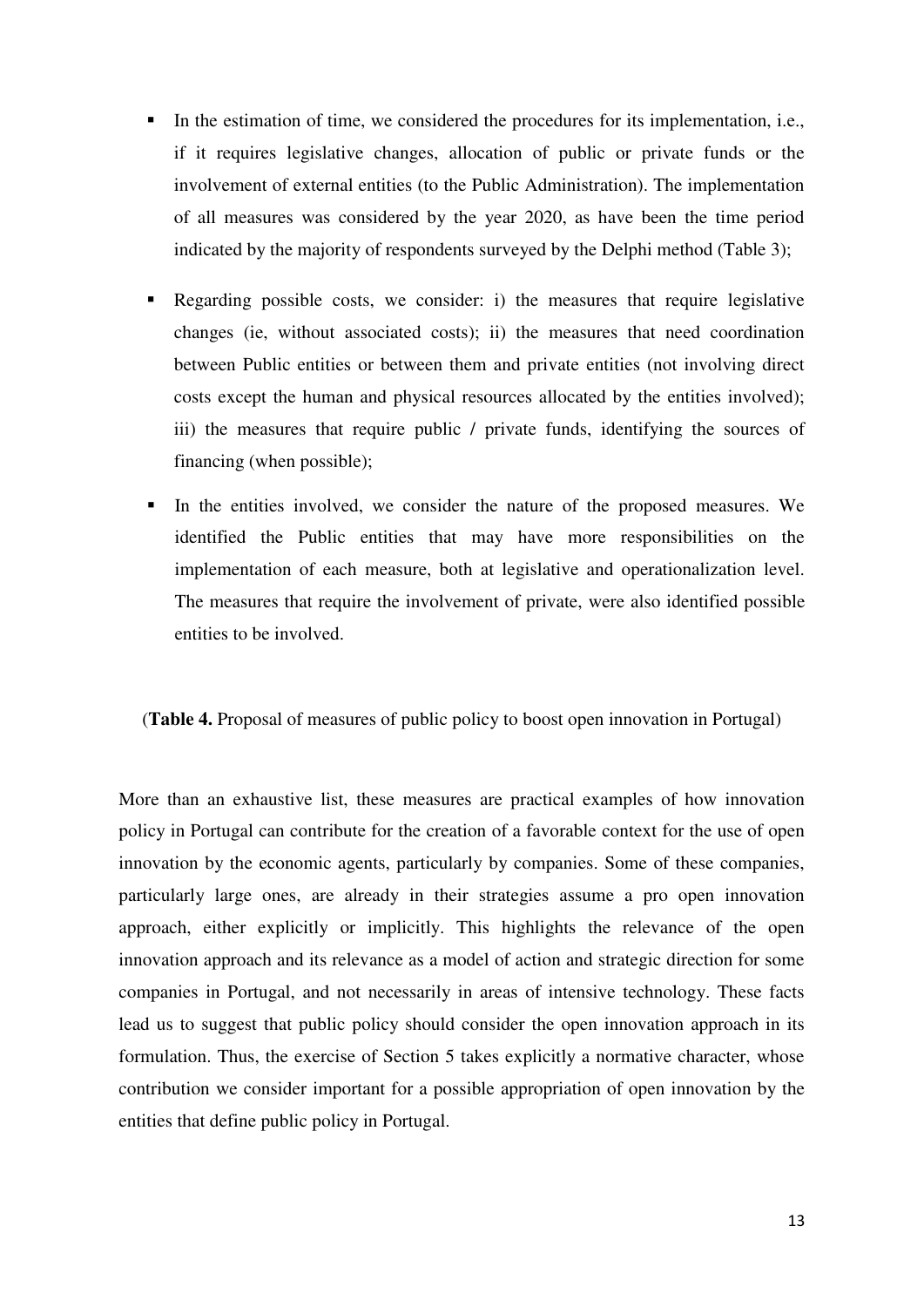## **6. Final remarks**

In this research paper we drew up a survey on the priorities for a more open innovation policy in Portugal for the period 2015-2025, using the Delphi method. This exercise offers a new contribution to the literature on innovation and on open innovation, in the absence of similar exercises applied to Portugal. With the development of this qualitative research we had the intention to contribute to the inclusion in the innovation policy of guiding principles for an open innovation approach.

As a result of this research we can say that open innovation is a valid approach to the future definition of innovation policy in Portugal. This conclusion is supported on the convergence of views of policy makers (and policy executives) of innovation policy in Portugal, with regard to priorities for a more open innovation approach. This convergence is also reflected in the urgent need to operationalize these priorities to be implemented in the short and medium term, with the year 2020 as preferred time horizon. The divergence of Portugal compared to the EU average in key innovation indicators in the first half of the 2010s (see European Commission, 2016) may have been a factor influencing these positions, given the acknowledged contribution that innovation has for economic growth and social development in the long term.

This conclusion is reinforced by a normative exercise of measures to be implemented by public policy, based on the identified priorities. This exercise aims to contribute to its feasibility, by advancing with time implementation estimations, associated costs and the identification of Public bodies that currently have the political responsibility for the areas of each measure. However, innovation policy as a priority of public policy and the assumption of open innovation as a guiding principle of the innovation policy will be important aspects for the successful implementation of these measures, or others that may be set.

We can conclude, therefore, that open innovation approach should not be disregarded as a theoretical and practical framework for the design and implementation of innovation policy in Portugal. The principles of collaboration and exploitation of knowledge can strengthen some of the Portuguese innovation system components and their systemicity, extending the search for possibilities of knowledge sources on a global scale, adjusting the innovation system to the demands of a globalized and interdependent economy.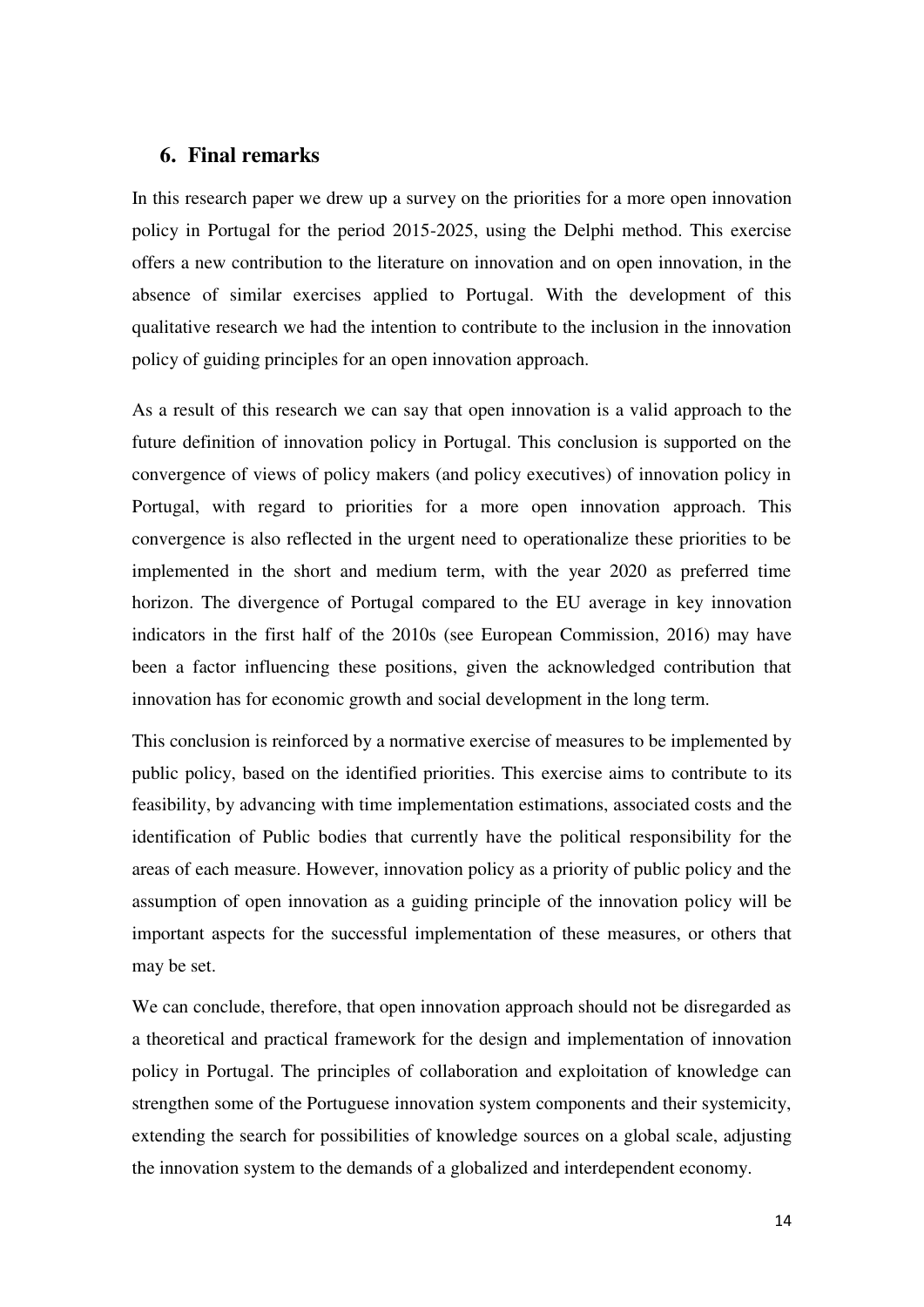# **References**

- Adler, M. and E. Ziglio (1996), *Gazing Into the Oracle: The Delphi Method and Its Application to Social Policy and Public Health*. London: Kingsley Publishers.
- Baldwin, C. and E. von Hippel (2011), Modeling a paradigm shift: from producer innovation to user and open collaborative innovation, *Organization Science* 22(6), 1399-1417.
- Barroca, A., G. Meireles and C. Neto (2015), *A Empregabilidade dos Doutorados nas Empresas Portuguesas*. Porto: Advancis Business Services.
- Borrás, S. and C. Edquist (2013), The choice of innovation policy instruments, *Paper nº 2013/04, CIRCLE*, Centre for Innovation, Research and Competence in the Learning Economy, Lund University.
- Brown Jr., A., L. Rusin and H. Rakouth (2010), Open Innovation: An Automotive Supplier's Perspective, *Society of Automotive Engineers technical paper series* 2010- 01-2340, doi:10.4271/2010-01-2340.
- Bruening, T., D. Scalon, T. Hoover, C. Hodes, X. Shao, P. Dhital *et al*. (2002), *Attributes and Characteristics of Exemplary, Leading, and Innovative Career and Technical Education Teacher Preparation Programs*. National Research Center for Career and Technical Education, University of Minnesota, [http://tinyurl.com/qfeztbo.](http://tinyurl.com/qfeztbo)
- Carayannis, E. (2013), Innovation diplomacy as driver of democracy, innovation and development: The case of Greece, in Carayannis, E. e G. Korres (Eds.), *The Innovation Union in Europe: A Socio-Economic Perspective on EU Integration*, Edward Elgar Publishing Limited, 123-143.
- Chesbrough, H. (2003), *Open Innovation: The New Imperative for Creating and Profiting from Technology*, Boston, MA: Harvard Business School Press.
- Chesbrough, H. and M. Bogers (2014), Explicating open innovation: Clarifying an emerging paradigm for understanding innovation, in Chesbrough, H., W. Vanhaverbeke and J. West (Eds.), *New Frontiers in Open Innovation*, Oxford: Oxford University Press, 3-28.
- Chesbrough, H. and R. Ghafele (2014), Open innovation and intellectual property: A two-sided market perspective, in Chesbrough, H., W. Vanhaverbeke e J. West (Eds.), *New Frontiers in Open Innovation*, Oxford: Oxford University Press, 191-207.
- De Jong, J.P.J., T. Kalvet and W. Vanhaverbeke (2010), Exploring a theoretical framework to structure the public policy implications of open innovation, *Technology Analysis an Strategic Management* 22(8), 887-896.
- Donohoe, H., M. Stellefson and B. Tennant (2012), Advantages and limitations of the e-Delphi technique: Implications for health education researchers, *American Journal of Health Education* 43(1), 38-46.
- Edquist, C. (2014), Striving towards a holistic innovation policy in European countries — but linearity still prevails!, *STI Policy Review* 5(2), 1-19.
- European Commission (2016), *Innovation Union Scoreboard 2015*. European Commission.
- Flanagan, K., E. Uyarra and M. Laranja (2011), Reconceptualising the 'policy mix' for innovation, *Research Policy* 40(5), 702-713.
- Geist, M. R. (2010), Using the Delphi method to engage stakeholders: A comparison of two studies, *Evaluation and Program Planning* 33(2), 147-154.
- Giannarou, L. and E. Zervas (2014), Using Delphi technique to build consensus in practice, *International Journal of Business Science and Applied Management* 9(2), 65-82.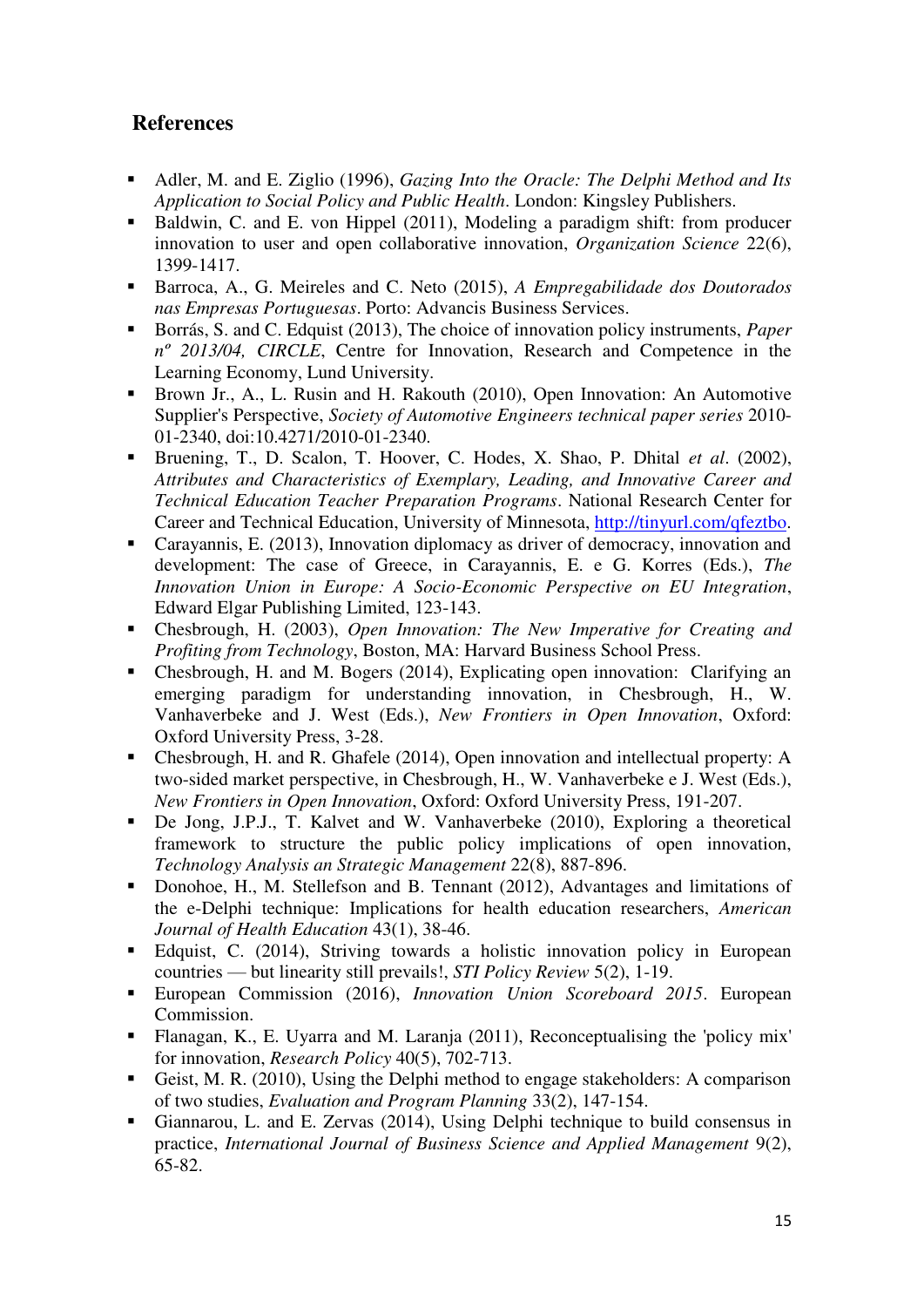- Godinho, M.M. (2013), *A Inovação em Portugal*. Lisboa: Fundação Francisco Manuel dos Santos.
- Goula, A. (2013), *The Organizational Culture of Public Hospital: Factors of Transition from the Bureaucratic to a New Model of Management* (in Greek). PhD Thesis, Panteion University of Political and Social Sciences.
- Havas, A., K. Izsak, P. Markianidou and S. Radošević (2015), Comparative analysis of policy-mixes of research and innovation policies in Central and Eastern European countries, *GRINCOH Working Paper* 3(12).
- Heitor, M, H. Horta and J. Mendonça (2014), Developing human capital and research capacity: Science policies promoting brain gain, *Technological Forecasting and Social Change* 82, 6-22.
- Henriques, L. (coord.) (2013), *Diagnóstico do Sistema de Investigação e Inovação: Desafios, Forças e Fraquezas rumo e 2020*. Fundação para a Ciência e Tecnologia, Ministério da Educação e Ciência.
- Howlett, M. e J. Rayner (2007), Design principles for policy mixes: Cohesion and coherence in 'New Governance Arrangements', *Policy and Society* 26(4), 1-18.
- Hsu, C.-C. and B. Sandford (2007), The Delphi technique: making sense of consensus, *Practical Assessment, Research & Evaluation* 12(10), 1-8.
- Ku Fan, C., and C. Cheng (2006), A study to identify the training needs of life insurance sales representatives in Taiwan using the Delphi approach, *International Journal of Training and Development* 10(3), 212-226.
- Lee, C., and B. King (2009), A determination of destination competitiveness for Taiwan's hot springs tourism sector using the Delphi technique, *Journal of Vacation Marketing* 15(3), 243-257.
- Linstone, H.A. and M. Turoff (1975), *The Delphi Method*. New York: Addison-Wesley Publishing Company, Inc.
- Mason, K. J., and F. Alamdari (2007), EU network carriers, low cost carriers and consumer behavior: A Delphi study of future trends, *Journal of Air Transport Management* 13(5), 299-310.
- Mateus, A., Sociedade de Consultores & Associados (2015), *Avaliação ex ante dos Instrumentos Financeiros de Programas do Portugal 2020: Lote 1 — Instrumentos Financeiros para o apoio direto às empresas — Relatório Final*. Lisboa: Agência para o Desenvolvimento e Coesão, I.P.
- Mazzucato, M. (2013), *The Entrepreneurial State Debunking Public vs. Private Sector Myths*. London, UK e New York, USA: Anthem Press.
- Mazzucato, M. and C. Penna (2015), *Mission-Oriented Finance for Innovation — New Ideas for Investment-led Growth*. London: Policy Network and Rowman & Littlefield International.
- Mendonça, S. (2001), Socio-tecnologia e cenarização: O caso da Shell", in Godinho, M.M., A.S. Ferreira and J.Z. Mendes (Eds.), *Como Está a Economia Portuguesa?*, Livro de Actas da IV conferência sobre economia portuguesa, Lisboa: CISEP, Europress, 913-924.
- Nelson, R. R. and B.N. Sampat (2001), Making sense of institutions as a factor shaping economic performance, *Journal of Economic Behavior & Organization* 44(1), 31-54.
- **Piller, F. and J. West (2014), Firms, users, and innovation: An interactive model of** coupled open innovation, in Chesbrough, H., W. Vanhaverbeke e J. West (Eds.), *New Frontiers in Open Innovation*, Oxford: Oxford University Press, 29-49.
- Santos, A.B. (2015), Open Innovation research: trends and influences a Bibliometric Analysis, *Journal of Innovation Management* 3(2), 131-165.